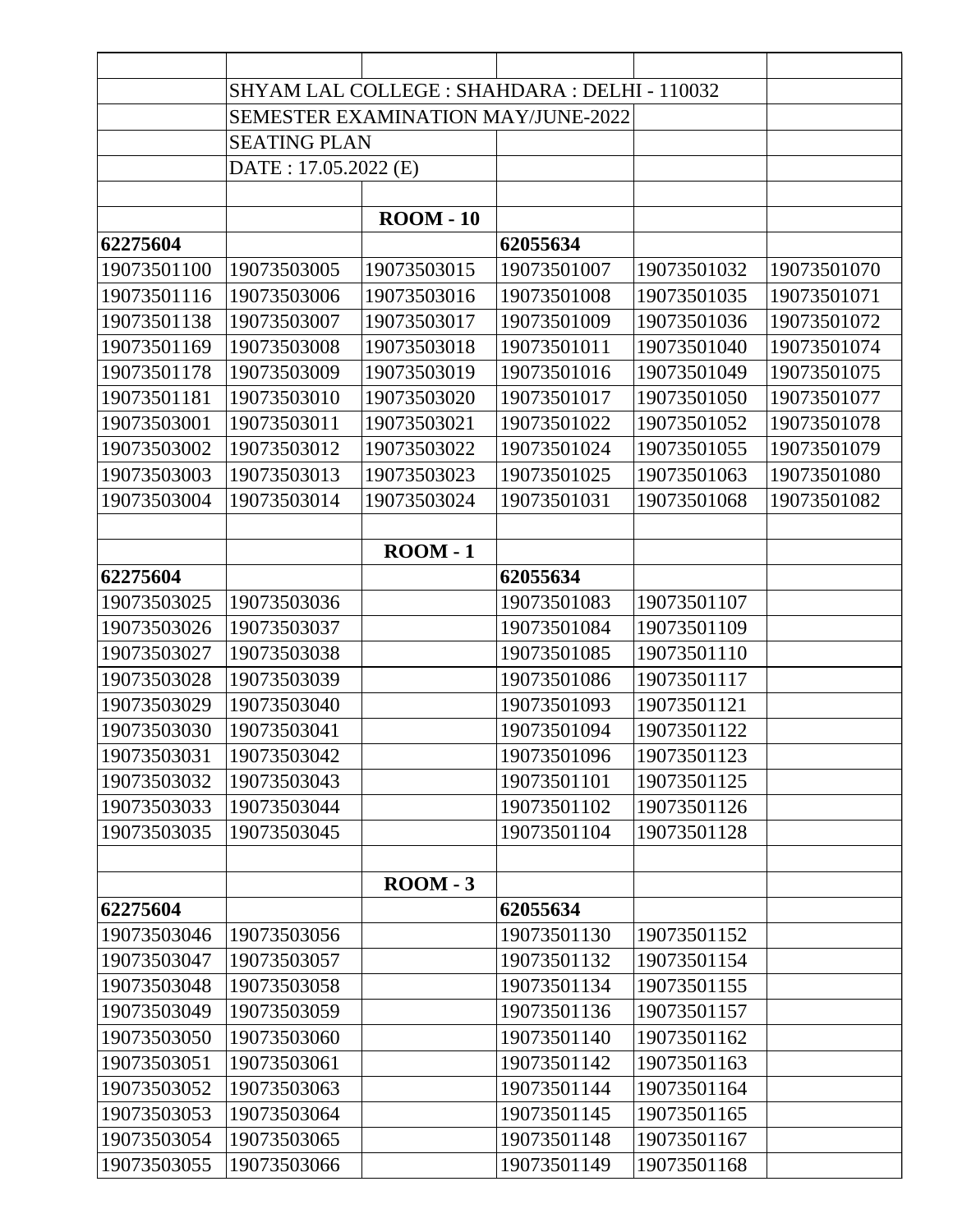|             | SHYAM LAL COLLEGE : SHAHDARA : DELHI - 110032 |                  |             |             |             |
|-------------|-----------------------------------------------|------------------|-------------|-------------|-------------|
|             | SEMESTER EXAMINATION MAY/JUNE-2022            |                  |             |             |             |
|             | <b>SEATING PLAN</b>                           |                  |             |             |             |
|             | DATE: 17.05.2022 (E)                          |                  |             |             |             |
|             |                                               |                  |             |             |             |
|             |                                               | $\text{ROM} - 5$ |             |             |             |
| 62275604    |                                               |                  | 62055634    | 62035918    |             |
| 19073503067 | 19073503078                                   |                  | 19073501170 | 19073501112 | 19073501131 |
| 19073503068 | 19073503079                                   |                  | 19073501171 | 19073501113 | 19073501133 |
| 19073503069 | 19073503080                                   |                  | 19073501182 | 19073501114 | 19073501135 |
| 19073503070 | 19073503081                                   |                  | 19073501184 | 19073501115 | 19073501139 |
| 19073503071 | 19073503082                                   |                  | 19073501185 | 19073501118 | 19073501146 |
| 19073503073 | 19073503083                                   |                  |             | 19073501119 |             |
| 19073503074 | 19073503084                                   |                  |             | 19073501120 |             |
| 19073503075 | 19073503085                                   |                  |             | 19073501124 |             |
| 19073503076 | 19073503086                                   |                  |             | 19073501127 |             |
| 19073503077 | 19073503087                                   |                  |             | 19073501129 |             |
|             |                                               |                  |             |             |             |
|             |                                               | $\text{ROM} - 6$ |             |             |             |
| 62275604    |                                               |                  | 62035918    |             |             |
| 19073503088 | 19073503098                                   |                  | 19073501147 | 19073501173 |             |
| 19073503089 | 19073503099                                   |                  | 19073501150 | 19073501174 |             |
| 19073503090 | 19073503100                                   |                  | 19073501151 | 19073501179 |             |
| 19073503091 | 19073503101                                   |                  | 19073501156 | 19073501183 |             |
| 19073503092 | 19073503102                                   |                  | 19073501158 |             |             |
| 19073503093 |                                               |                  | 19073501159 |             |             |
| 19073503094 |                                               |                  | 19073501160 |             |             |
| 19073503095 |                                               |                  | 19073501161 |             |             |
| 19073503096 |                                               |                  | 19073501166 |             |             |
| 19073503097 |                                               |                  | 19073501172 |             |             |
|             |                                               |                  |             |             |             |
|             |                                               | $\text{ROM} - 7$ |             |             |             |
| 62275604    |                                               |                  | 52415605    |             |             |
| 19073503103 | 19073503113                                   |                  | 19073501018 | 19073501047 |             |
| 19073503104 | 19073503114                                   |                  | 19073501020 | 19073501048 |             |
| 19073503105 | 19073503115                                   |                  | 19073501030 | 19073501051 |             |
| 19073503106 | 19073503116                                   |                  | 19073501034 | 19073501054 |             |
| 19073503107 | 19073503117                                   |                  | 19073501037 | 19073501056 |             |
| 19073503108 |                                               |                  | 19073501038 |             |             |
| 19073503109 |                                               |                  | 19073501041 |             |             |
| 19073503110 |                                               |                  | 19073501042 |             |             |
| 19073503111 |                                               |                  | 19073501043 |             |             |
| 19073503112 |                                               |                  | 19073501046 |             |             |